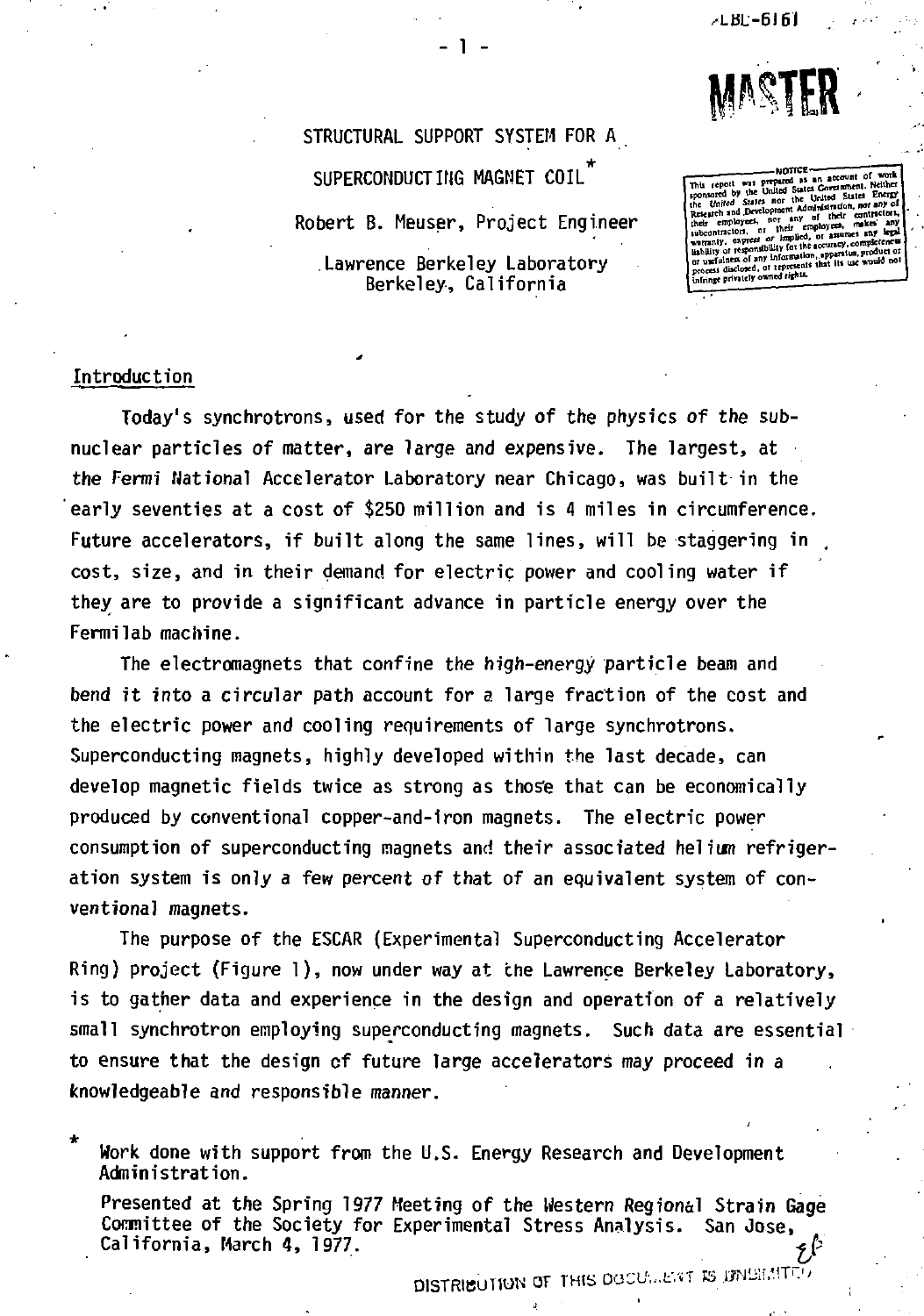**One of the many engineering problems associated with a superconducting magnet Is the design.of the coil suspension system. The coil, maintained at the temperature of liquid helium, must be held rigidly by a structure that, does not conduct too much heat into the liquid helium system. The suspension system used on the ESCAR magnets is the main topic of this paper.-**

## **Coil Support System Requirements**

**The support system must be strong and stiff enough to avoid structural failure or excessive deflection. Loads** *on* **the system include those due to acts of God, such as earthquakes and gravity, and acts of the Devil, such as transportation-induced forces, forces transmitted from other components, unbalanced vacuum and pressure loads, and the pulsating magnetic attraction of the liquid-helium-cooled coil to its surrounding room-temperature iron shield.** 

**The magnetic force is zero if the effective center of the coil coincides with the center of the iron yoke. (Centering is a four-dimensional problem.) But if the coil is off-center, a force is developed which tends to push it farther from the center. The coil-iron system, then, has a negative "spring constant". The support system must have a positive spring constant that is numerically at least equal to the magnetic spring constant in order for the system to be elastically stable. But in order-to avoid excessive amplification of the eccentricity when the magnet is turned on, the support system must have a spring constant that is seyeral times the magnetic spring constant. Eccentricity of the coil results in distortion of the magnetic field, which must be uniform to about one part in 500. And since a magnet must be turned on and off about 10 million times during its lifetime, eccentricity could cause fatigue failure of the support system.** 

**Either the manufacturing tolerances must be such that the eccentricity is tolerable, or the support system must be adjustable. Strain-gages incorporated in the support system, which show how the forces change when the magnet is turned oh, can aid the adjustment process.** 

**The support system must accommodate the large thermal contraction of the helium system that occurs upon cooldown; about 0.15 in. for the 4-footlong ESCAR magnets. And, in addition to not conducting excessive heat, "the system must be inexpensive.**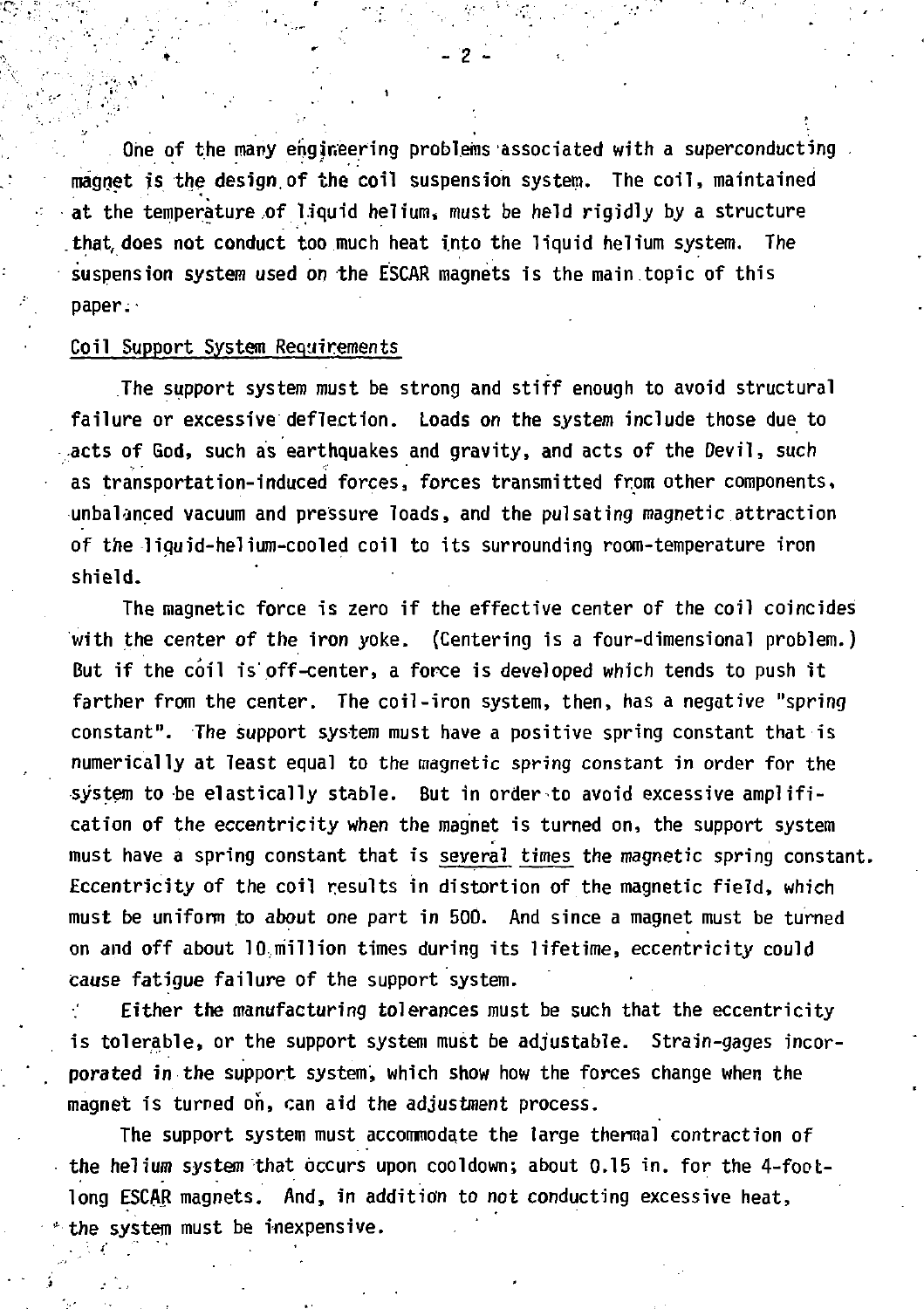### **ESCAR Magnet Support System**

**Many weird and wonderful suspension systems have been employed in cryogenic systems over the past 30 years. These have consisted of systems of wire-rope cables, ball bearing units with ceramic** *or* **saphire balls, and stacks of crinkled washers, to name a few. Generally, the systems used in cryogenic liquid storage and transportation systems lack the necessary rigidity for our application. More rigid systems consisting of metallic "bicycle spokes" have been used successfully, but such systems are often large and complex. Merely substituting FRP (fiber-reinforced plastic) is a step in the right direction on all counts, but the cryogenic properties of such materials are not well known, and one can be trapped easily into an unsuccessful or costly design.** 

**We have tried various "spoke" systems over the past decade, consisting of metallic and FRP spokes, in various numbers and arrangements, in both tension and compression.** 

**The ESCAR system employs seven compression members. The minimum number of tension or compression members required to constrain a body rigidly is six. But an overconstrained system of at least seven members is necessary if the system must withstand forces applied in any direction without changing the sign of the load** *on* **any member. (If you don't believe it, get out your wire cutters and try it on your kid's bike.)** 

**Both the thermal conduction and the stiffness are proportional to the area-to-length ratio, so a compromise must be made. The overall size depends on the forces and the allowable stresses.** 

**A material having high ratios of elastic modulus and of strength to thermal conductivity iiust be employed. Metals are poor in this regard. The best materials are those employing boron fibers in an epoxy matrix. But they are expensive, and their properties are not well know. Commercially available fiberglass-reinforced epoxy — NEMA G-10 grade ~ is employed in our application because its performance is adequate, and its overall cost is low.** 

**The choice between compression and tension members was made in favor of compression members because a cost analysis showed a savings of about \$20,000, for the 24 magnets, over a previously built tension-rod system.**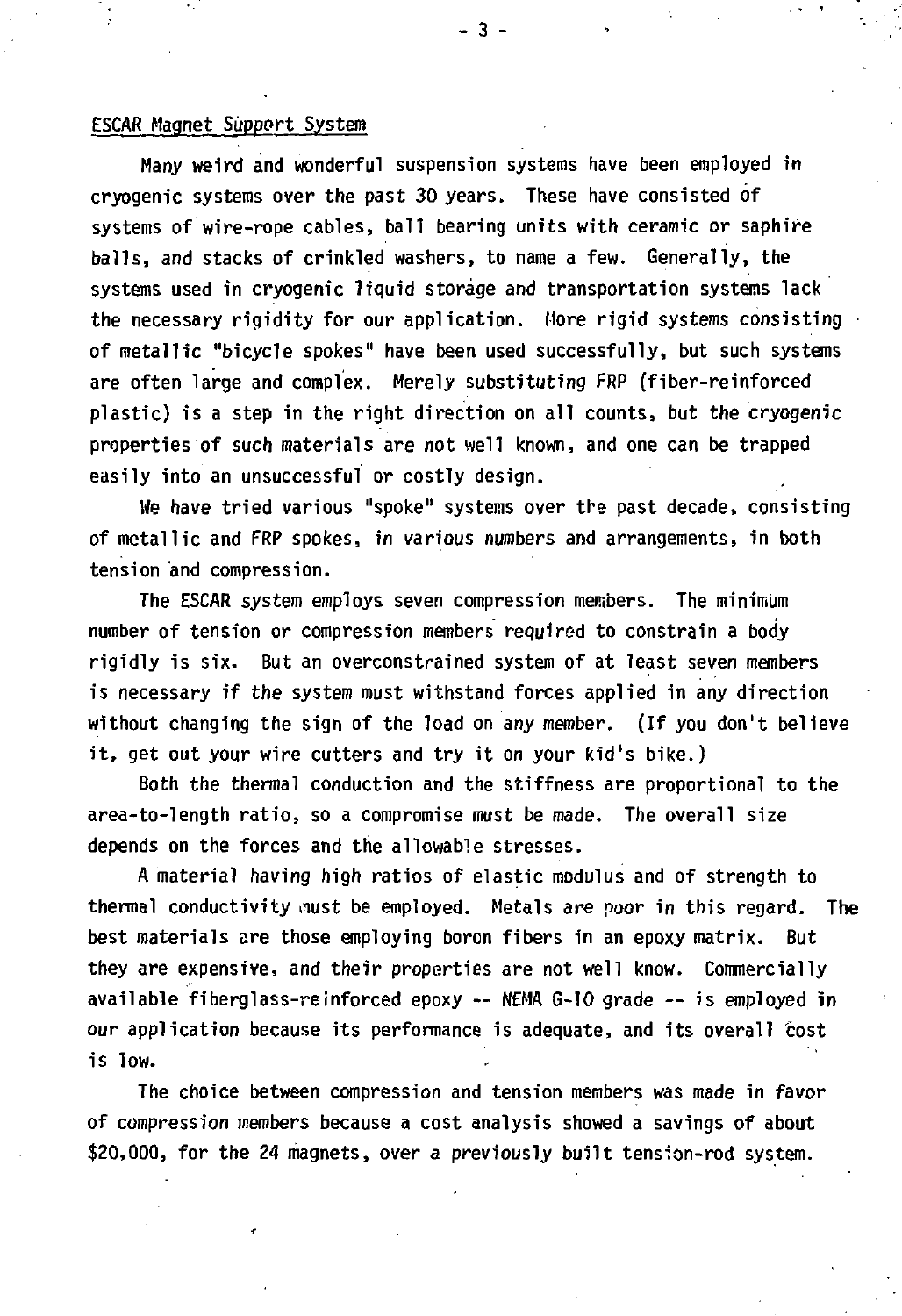Figure 2 shows one of the 24 beam-bending magnets and its coil**support system. The coil and its system of aluminum rings, which resist the .SOO 000 lb electromagnetic bursting force, is contained within a pressure vessel through which liquid helium is pumped. The liquid helium vessel is surrounded by a liquid-nitrogen-cooled thermal shield that is ' surrounded by multi-layer, aluminized-mylar insulation and that, in turn, by the vacuum vessel, which is supported.by the laminated-iron magnetic shield.** 

• 4

**Over its 4-ft. length the magnet shrinks about 0.15 in. in going from room temperature to liquid helium temperature. The forces in the struts , must not change greatly during cool-down, and the center of the magnet should not move appreciably. Constancy of. position is assured by the symmetrical arrangement of struts, and constancy of force results from the angles of the struts. (See Fig. 3) . If the axis of the strut is at right angles to the path of motion of its end, only a small higher-order change of length occurs. The strut itself shortens, however, so the strut angle must he a few degrees steeper.** 

**A home-made strain-gage,load cell is incorporated into each suspension unit (Figures 4 and 5). The outer end of the load cell is threaded to provide for adjustment. The inner end is milled to a square cross section. The gages (MicroTMeasurements 062 UW) of a two-active-arm full bridge are cemented to the faces. The** *center* **of the load-cell body is drilled out to increase the sensitivity. The leads are terminated in a Bendix connector (7543 \* HS3112E-8-4S). A Budd P350 manually balanced strain indicator and a Budd SB1 switch and balance unit are used. Sensitivity of the cell is about 5 micro-strain per lb. The total load supported by the seven-strut system is 800 lb. Strut forces range from 400 to 700 lb. (Breaking strength at room temperature is 3000 lb.) Overall repeatability seems to be well within about 5 micro-strain or 1 lb. A piston having an 0-ring seal is interposed between the load cell and the support strut, permitting replacement of a faulty ceil while the system is under vacuum.** 

**The strut is simply a piece of stock NEMA G-10 rod having its ends machined to a hemispherical shape. The ends rest in hemispherical depressions in the piston and the liquid-helium vessel. A copper sleeve, cemented to the strut near its warm end and attached to the liquid-nitrogen shield, reduces the heat conducted to the helium system.**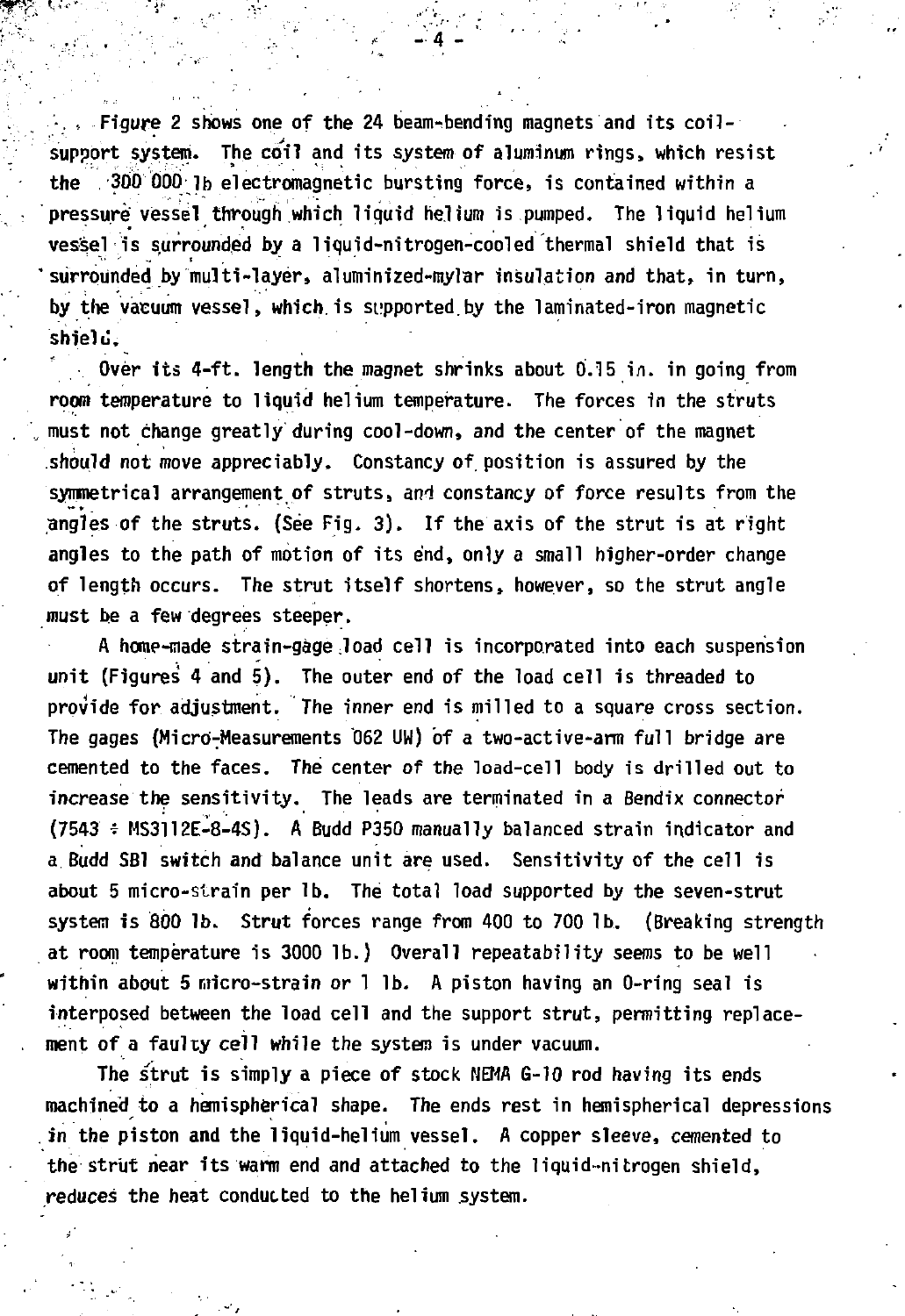#### **Operating Experience**

**In addition to providing an aid to adjusting the centering of the coil, the load cells have proved useful for adjusting the strut pre-loads and for showing changes in load upon cooldown and due to creep. And on one occasion, analysis of the load-cell forces showed the presence of an accidental 1000 lb. force caused by an improperly designed magneticfield-measuring probe.** 

**So far, one magnet has been assembled and operated, and 12 are in various stages of assembly. The load-cell measurements have shown that the strut forces do not in fact change severely during cool-down; we got the angle about right. Trial-and-error adjustment of the coil centering by measuring strut loads with and without magnetic field, works reasonably well, although there are a few anomalies. For example, the struts were**  adjusted, finally, so that the compressive force in all of the struts de**creased by roughly 10 lb. when the magnetic field was applied. This cannot be explained by any manipulation of the equilibrium, force-deflection, and compatibility equations, and the possibility of magnetic-field effects on the strain gages is easily ruled out.** 

**We are still on the.toe of the learning** *curve* **with respect to understanding what the load cells are trying to tell us. Whether we will need**  to install load cells on all future magnets rimains to be determined. **Meanwhile, having them is a great comfort.** 

#### **Acknowledgements**

**Previous support systems designed by Robert Kilpatrick, William Chamberlain, and William Pope provided valuable experience which aided the ESCAR design. Detail Design of the present system was done by Richard Schafer. Klaus Halbach suggested using strain gages to aid in centering the coil. Winston Canady selected the gages, assembled and calibrated the load cells, and showed us how to use them. Jack Gunn served as consultant.** 

5.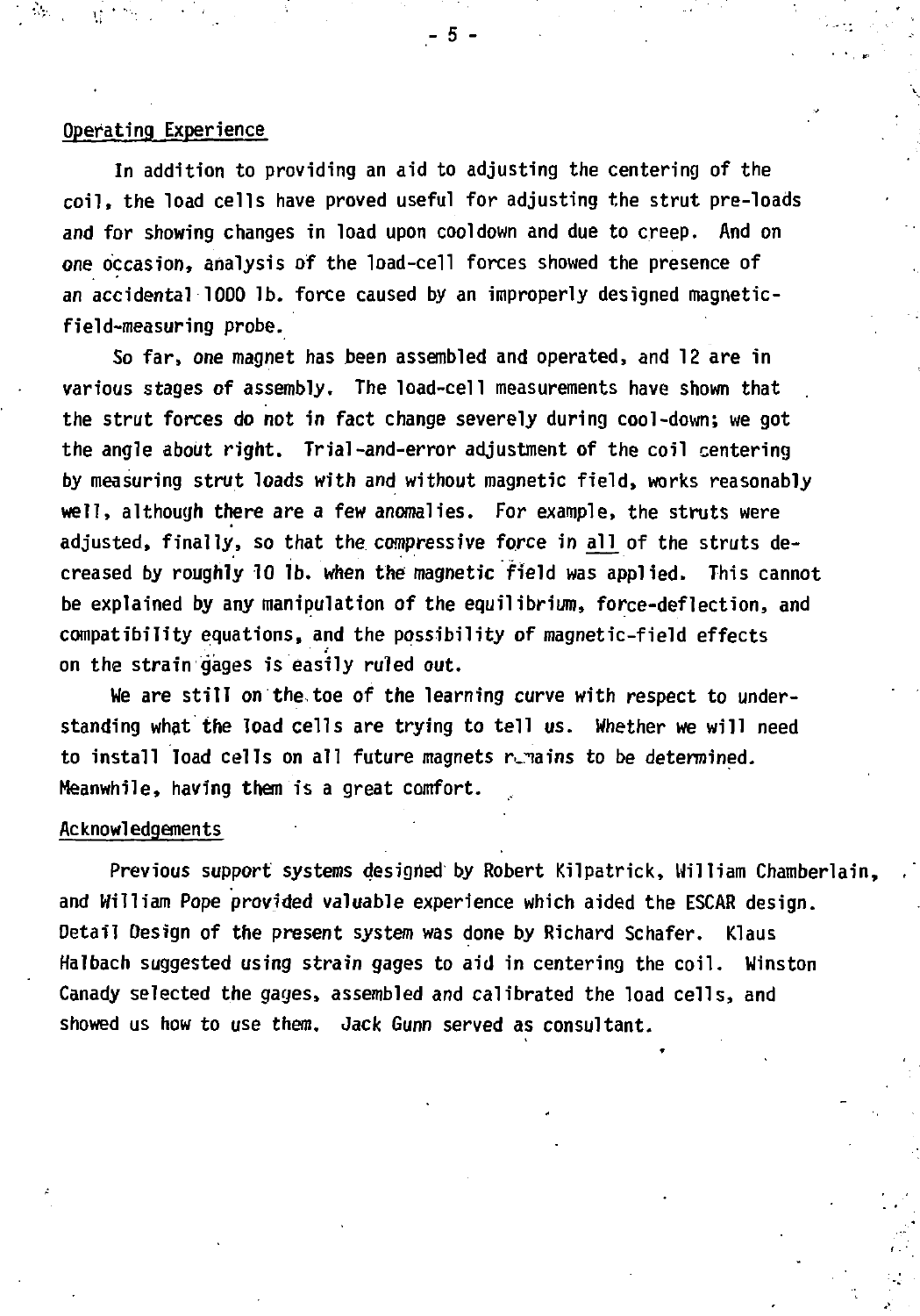

Figure 1. Plan view of ESCAR.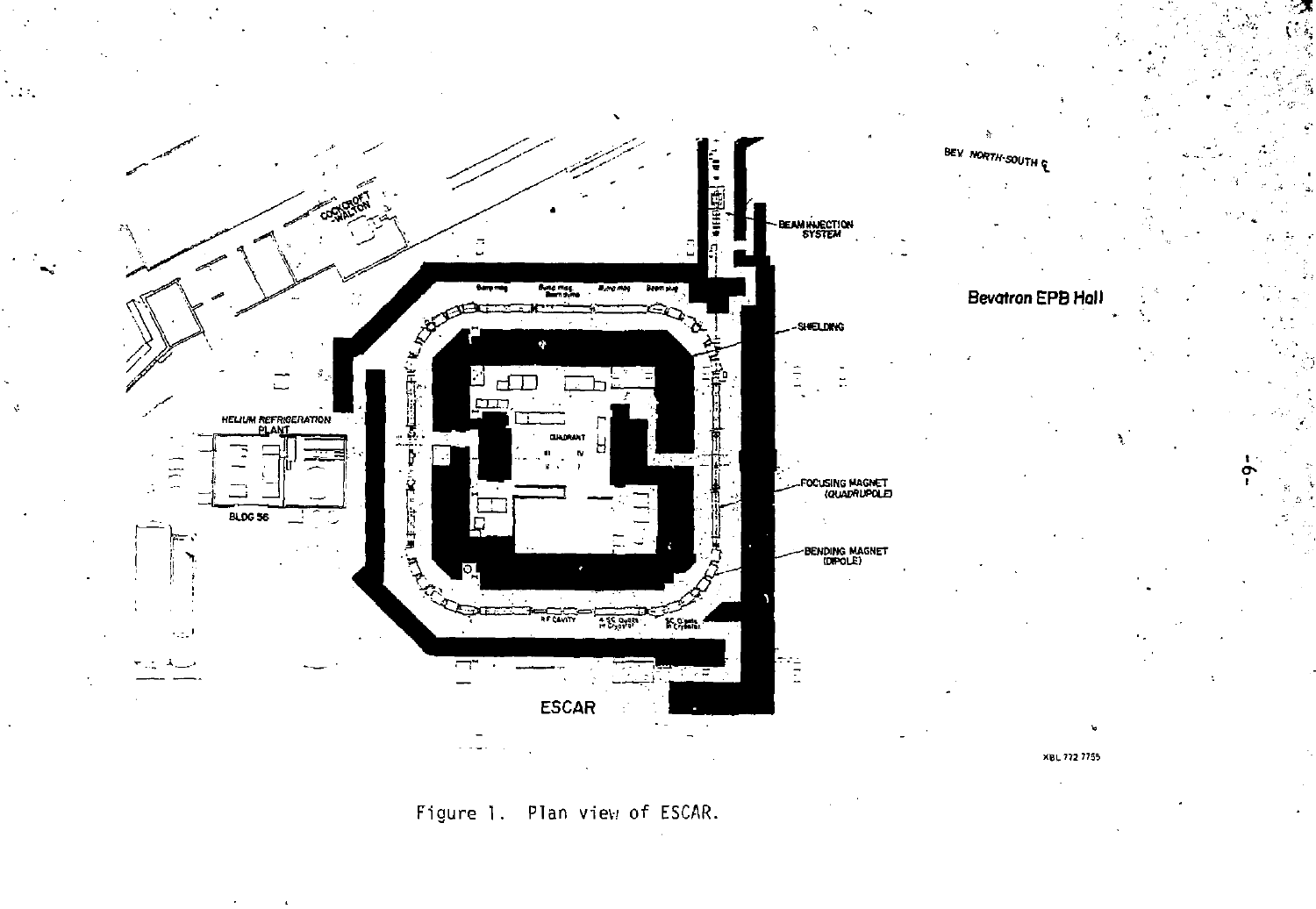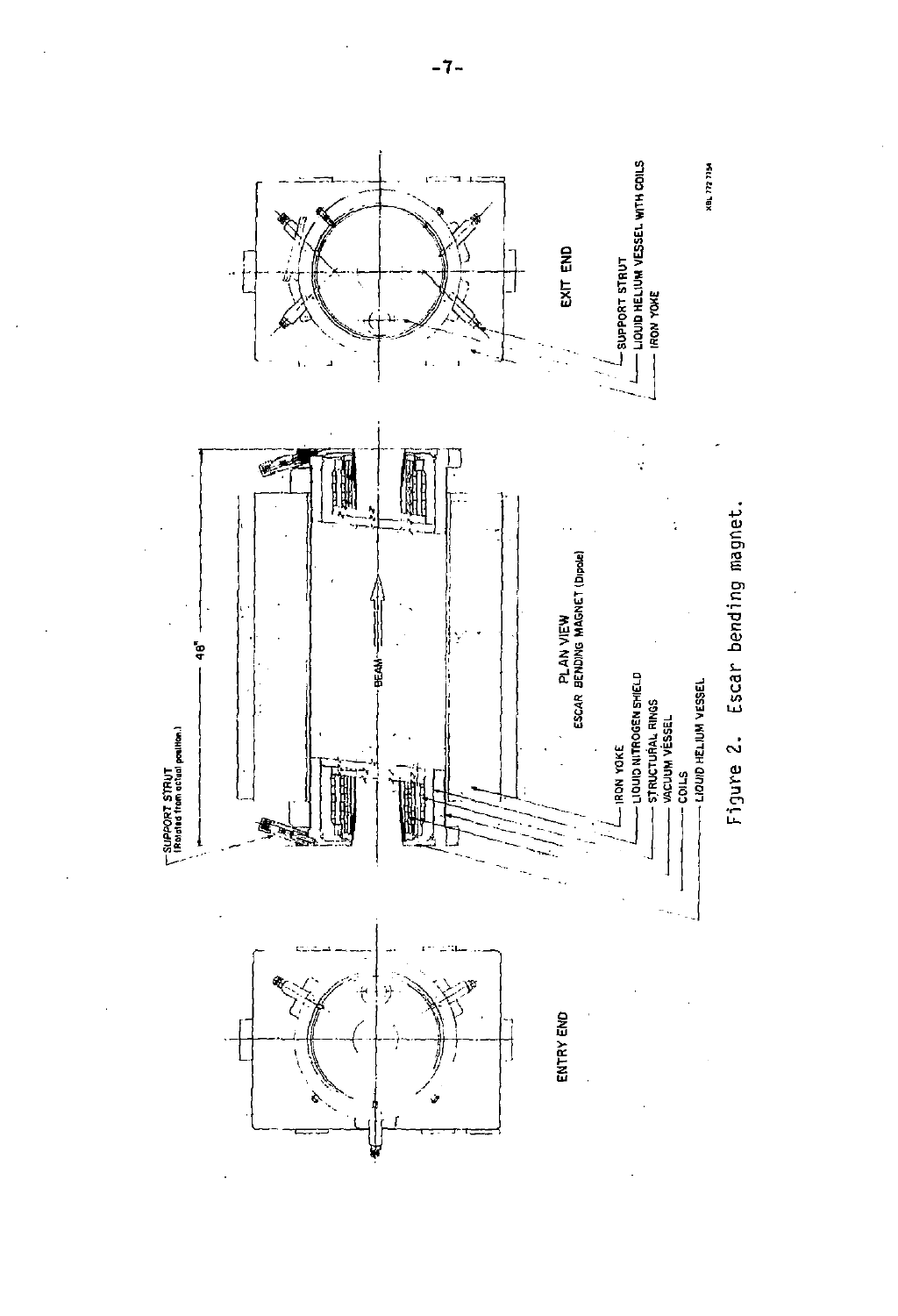

XBL 773-7849

**Figure 3. Action of support struts upon vessel coo)-down.**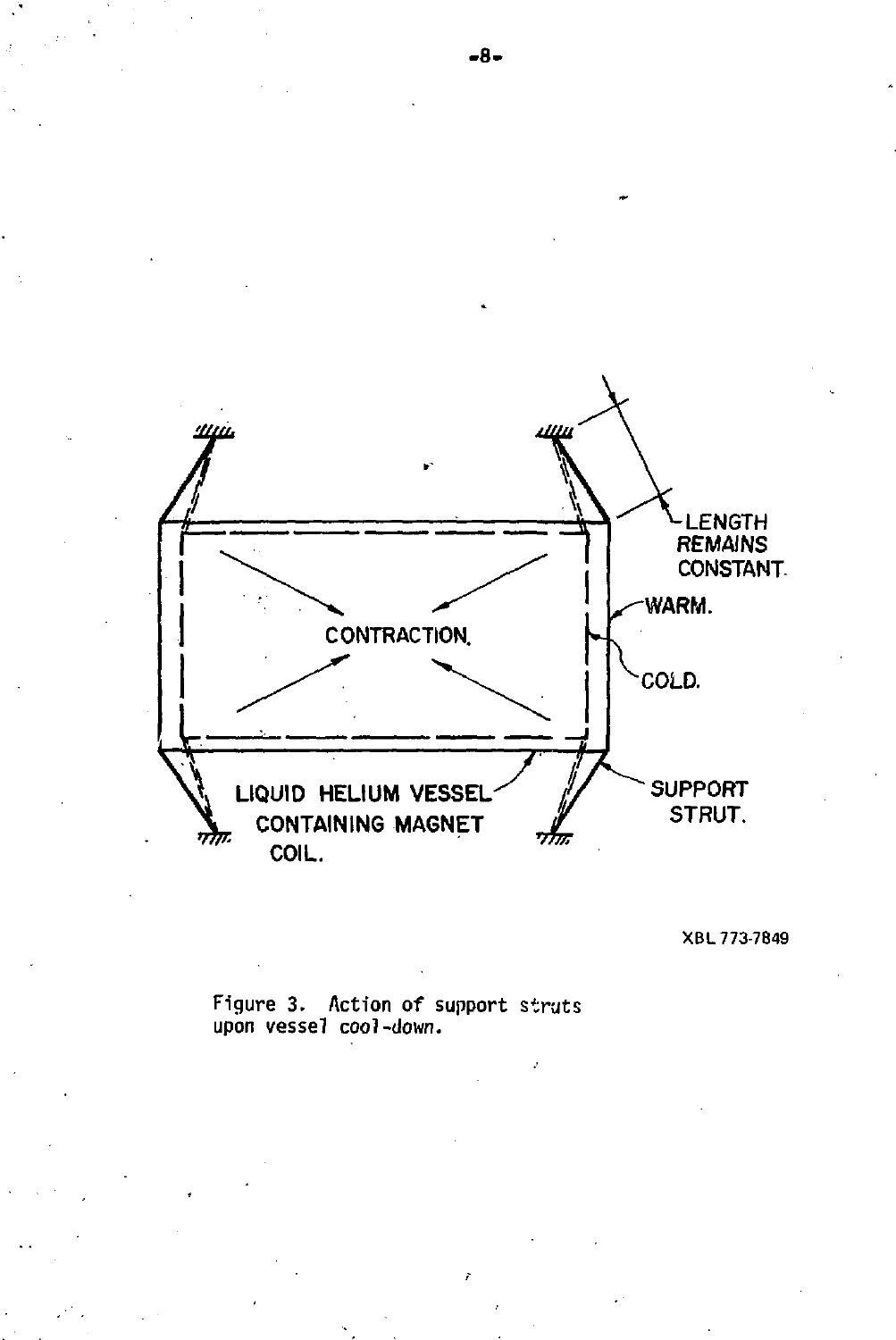

XBL 773-7848

Figure 4. Support unit cross section.

-9-